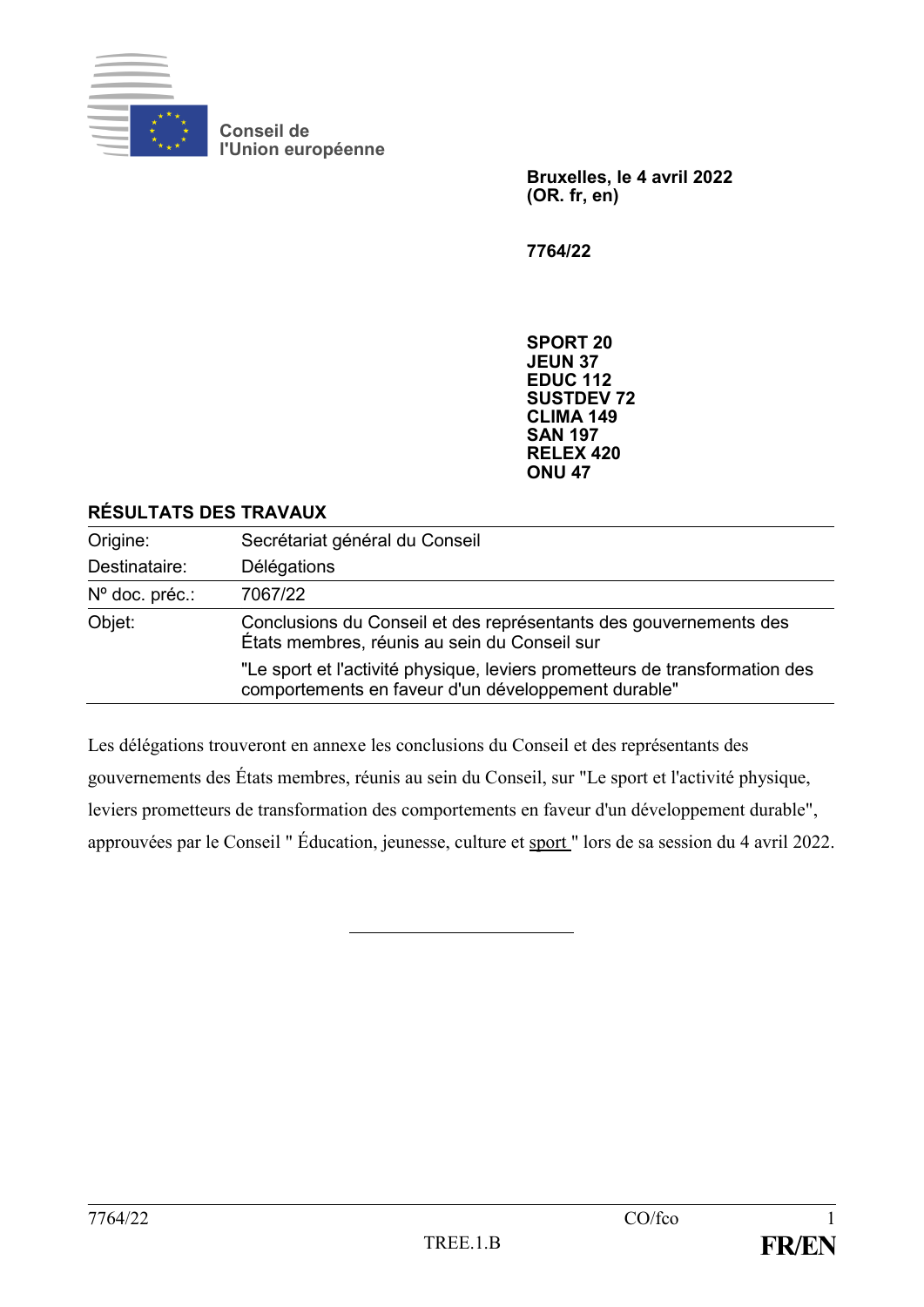#### Council conclusions on

'Sport and physical activity, a promising lever to transform behaviour for sustainable development'

# THE COUNCIL OF THE EUROPEAN UNION AND THE REPRESENTATIVES OF THE GOVERNMENTS OF THE MEMBER STATES MEETING WITHIN THE COUNCIL,

#### NOTING THE FOLLOWING:

- 1. There is increasing recognition that the practice and role of sport and physical activity are important to fulfil the United Nations Sustainable Development Goals (SDGs)**<sup>1</sup>** .
- 2. The international and scientific community have gained awareness of and integrated the possible benefits and positive externalities of sport and physical activity as well as organizing sports events in diverse fields<sup>2</sup><sup>2</sup> improving the physical and mental health and well-being of individuals, economic benefits, education, empowerment of women and young people, emergence of fairer, more peaceful, sustainable, inclusive and open societies, inclusion of people with disabilities and with fewer opportunities as well as learning about tolerance.
- 3. Climate change and other environmental threats can have a negative impact on sports practices and stakeholders in sport**<sup>4</sup>** - notably by impacting the health of practitioners. Appropriate sports practices require a healthy environment to practice in, but the current climate and environmental conditions are becoming less conducive to several sports practices and physical activity.

<sup>&</sup>lt;u>.</u> **<sup>1</sup>** United Nations, A/RES/70/1, Transforming our world: the 2030 Agenda for Sustainable Development, Resolution adopted by the General Assembly on 25 September 2015 (§37).

<sup>&</sup>lt;sup>2</sup> World Health Organisation, The global action plan on physical activity 2018-2030.

**<sup>3</sup>** Resolution of the Council and of the Representatives of the Governments of the Member States meeting within the Council on the European Union Work Plan for Sport (1 January 2021-30 June 2024) (2020/C 419/01).

**<sup>4</sup>** WWF France, 2021.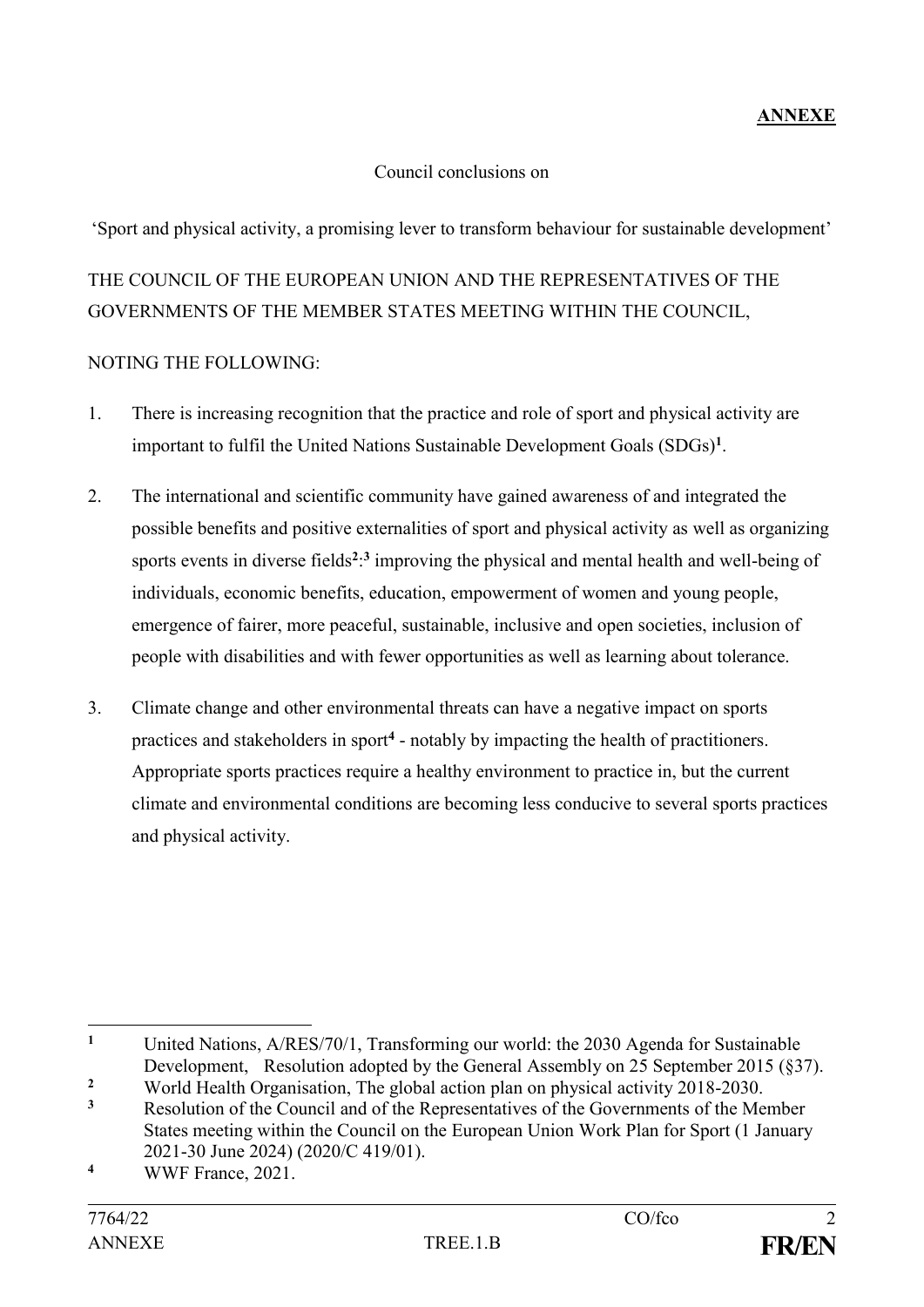- 4. The consequences of climate change such as rising temperatures, extended periods of drought, and increased flooding – place increasing limitations on the spaces and time available for sport practice, thus, constituting a source of great disruption to the functioning and organisation of the global sports ecosystem – in particular of outdoor winter sports and some nautical activities**<sup>5</sup>** .
- 5. Like other human activities, certain aspects of sport and the organisation of sports events can contribute to degrading the environment and changing the climate, by directly or indirectly generating greenhouse gas emissions and by contributing to damaging the various natural environments where the sports take place – marine, forest and mountain environments in particular.
- 6. Some aspects of sport can be sources of greenhouse gas emissions and may also have negative impacts on the environment: sports tourism, the unsustainable production and consumption of sports equipment or derived goods and services, the spread of micro plastics, sports facilities with high consumption of resources (energy and water especially), the increasing number of sports events of all levels (including training, large delegations, and the building of dedicated temporary infrastructure), as well as free sports practices in natural environments.
- 7. The return of the Olympic and Paralympic Games to Europe, the commitment the Paris 2024 Organizing Committee has taken on environment and carbon neutrality, as well as the commitments taken by the organizers of the European Football Championship 2024 in Germany can encourage all stakeholders to commit to sustainably building tangible and intangible heritage to promote Sustainable Development Goals 3, 4, 5, 6, 7, 8, 11, 12, 13 and 17, at all levels and in all territories.

 $\overline{5}$ **<sup>5</sup>** WWF France, 2021.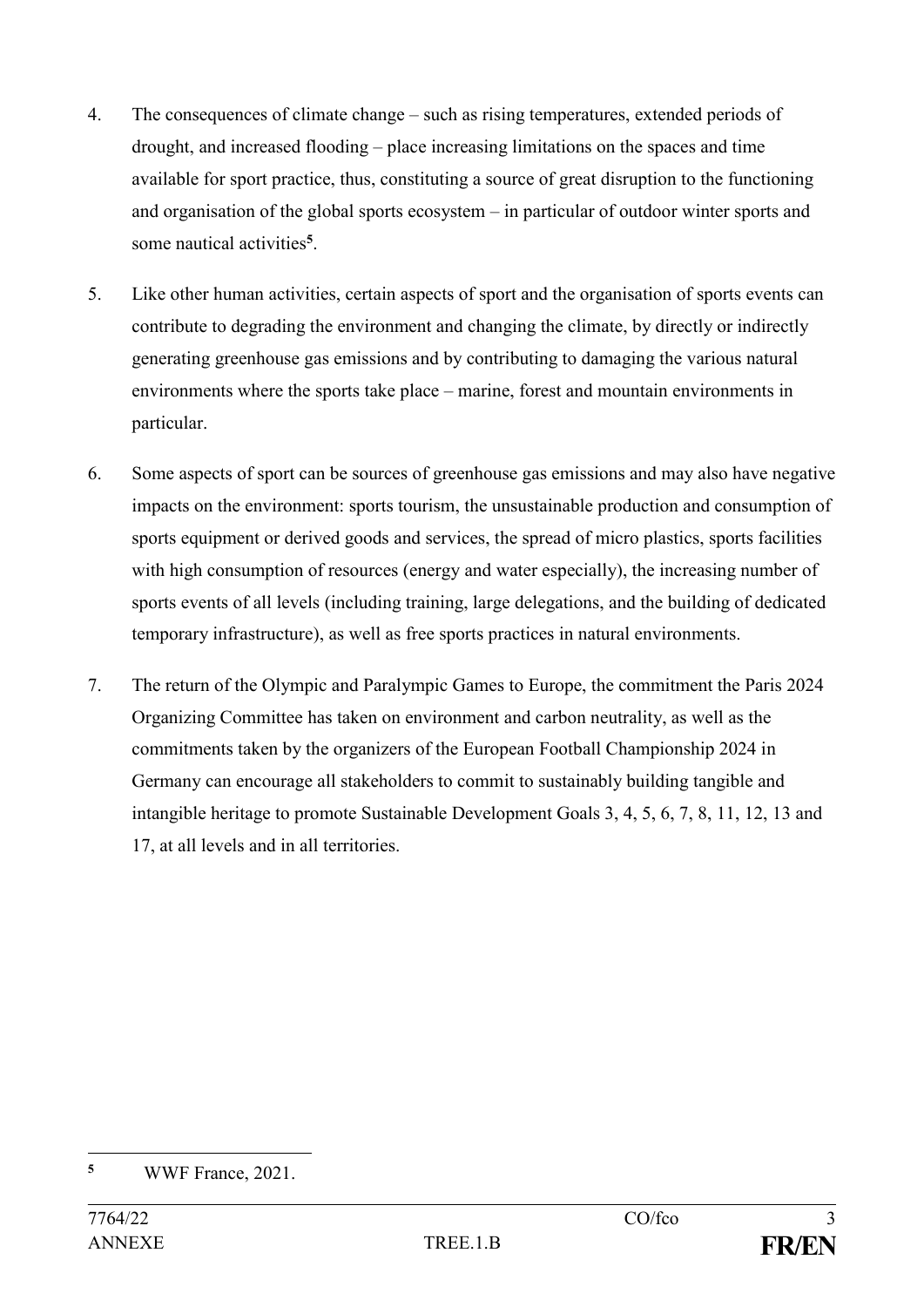#### CONSIDERING THE FOLLOWING POINTS:

- 8. As an important provider of informal and non-formal learning, sport is a great means of showcasing exemplary behaviour and, as such, of disseminating social responsibility, allowing the involvement of all, particularly of young people**<sup>6</sup>** as actors of change. It has also a communication function to sensitize citizens about the importance of preserving ecosystems, making harmonious and sustainable use of natural resources, and mitigating climate change.
- 9. Integrating Sustainable Development Goals in sport could attract people to join sports and continue practising them, especially young people, as many of them may show particular interest and involvement in these issues**<sup>7</sup>** .
- 10. The popularity of top-level athletes, their growing awareness of the climate emergency and their engagement and advocacy can be very effective in promoting the integration of the Sustainable Development Goals in sport.
- 11. The European Union and its Member States can set an example by hosting or co-hosting sustainable major sports events<sup>8</sup> that take into account the requirements of ecological, social, economic and civic responsibility, including circularity, use of plastics or water, carbon footprint, good governance, human rights, reliability and fair play.

<sup>1</sup> **<sup>6</sup>** [https://op.europa.eu/en/publication-detail/-/publication/c2c8d076-0a04-11ec-b5d3-](https://op.europa.eu/en/publication-detail/-/publication/c2c8d076-0a04-11ec-b5d3-01aa75ed71a1/language-en) [01aa75ed71a1/language-en](https://op.europa.eu/en/publication-detail/-/publication/c2c8d076-0a04-11ec-b5d3-01aa75ed71a1/language-en)

**<sup>7</sup>** [https://eeb.org/wp-content/uploads/2021/04/IPSOS-Multi-Country-Report](https://eeb.org/wp-content/uploads/2021/04/IPSOS-Multi-Country-Report-complete.FINAL_.pdf)[complete.FINAL\\_.pdf](https://eeb.org/wp-content/uploads/2021/04/IPSOS-Multi-Country-Report-complete.FINAL_.pdf)

**<sup>8</sup>** The EU Expert Group on the Economic Dimension of Sport defines a 'major sporting event' as an event organised by one or several host countries, regions or cities and attended by different international delegations with the aim of practising one or several sports. Such events are often characterised by major and logistical challenges. Major sport events have a high international media profile, welcome several thousands of people, including supporters, journalists, technical teams and officials, and are often organised over several consecutive days.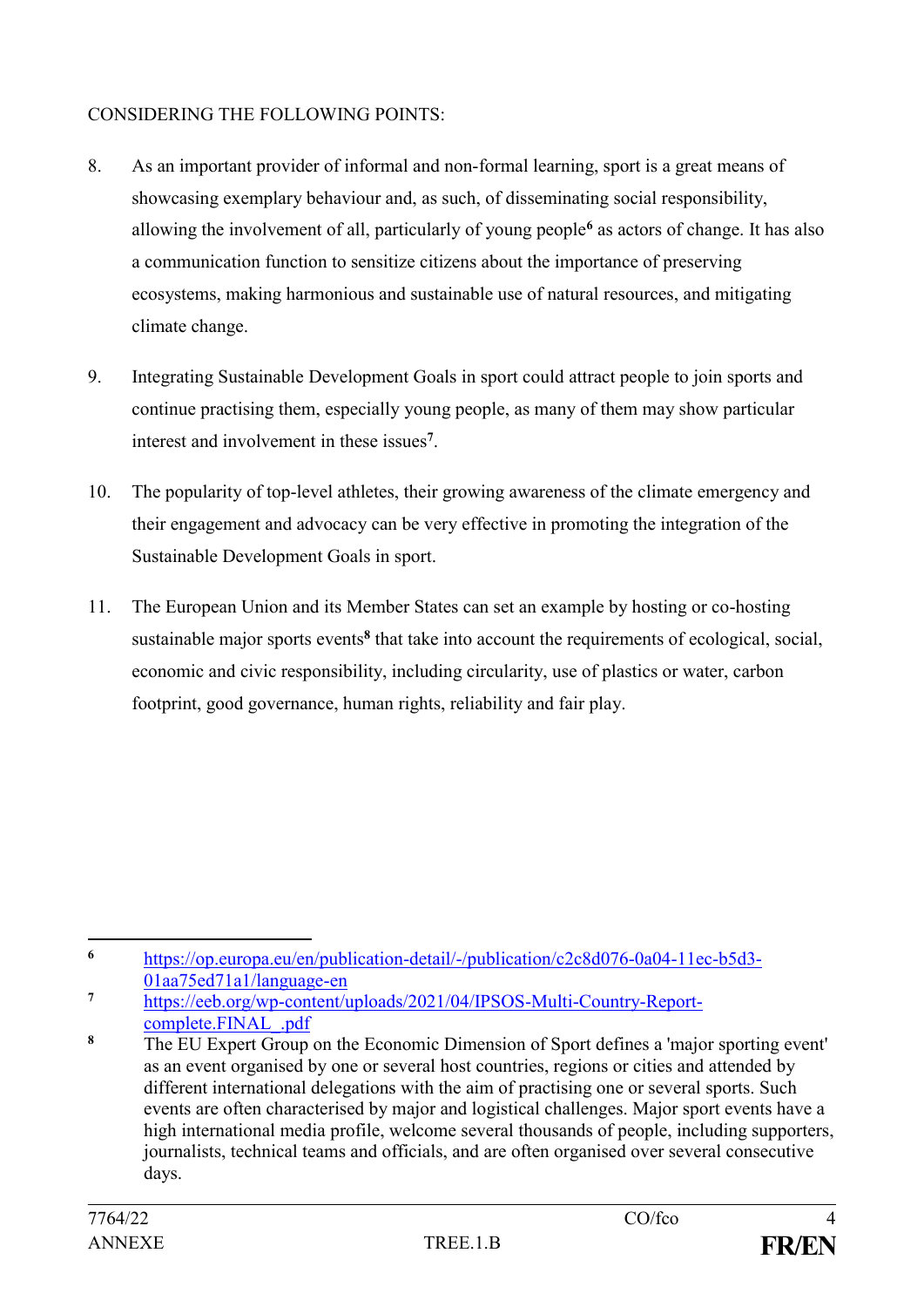- 12. A strengthened sensitivity within the population regarding the economic and environmental impact, direct or indirect effects induced as well as the protection of human rights, should be paid special attention to when organizing sports events. This can have a positive impact on public acceptance for hosting events.
- 13. The Covid-19 pandemic has led to an increased interest in sports activities at home, outdoor individual and free activities and active mobility. These trends reflect a growing need for nature**<sup>9</sup>** , non-organised sport activities and accessible urban spaces**<sup>10</sup>** .
- 14. Physical activity and sports, particularly those that take place outdoors or in natural environments (e.g. forests, mountains, oceans, rivers and lakes), can contribute to improving citizens' environmental literacy, as well as raising awareness for the need to protect the environment, and mitigate climate change.
- 15. The Erasmus+ Sports programme is supporting the exchange of knowledge and best practices, notably with respect to Sustainable Development Goals 3, 4, 5, 6, 7, 8, 9, 10, 12, 13 and 17. These good practices may be taken into consideration when organizing sports activities and events.
- 16. Sport can contribute to economic growth and can provide an added-value to the economic sector.

 $\overline{9}$ <sup>9</sup> <https://iopscience.iop.org/article/10.1088/1748-9326/abb396/pdf><br>10 https://iopscience.iop.org/article/10.1088/1748-9326/abb396/pdf

**<sup>10</sup>** <https://journals.plos.org/plosone/article?id=10.1371/journal.pone.0249268>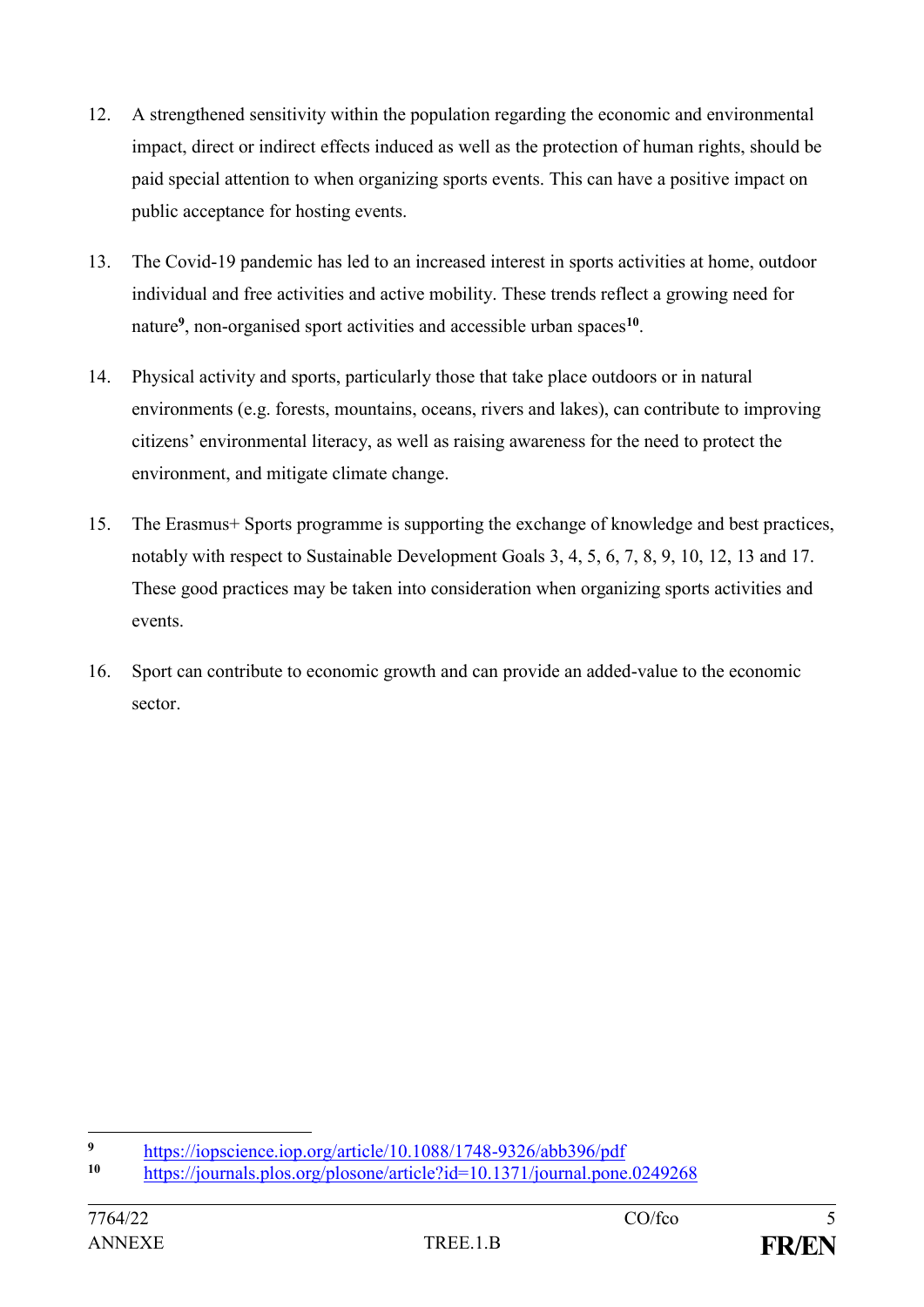## HIGHLIGHTING THE FOLLOWING:

- 17. It is important to minimize the negative impact of all types of sports activities on biodiversity, the environment, and the dynamics of the ongoing process of climate change. It is important that all stakeholders, from public and private entities to citizens, to be aware of their individual and collective responsibility, as well of the consequences of their actions when practising or organising sports.
- 18. It is relevant to ensure that the sports sector makes its contribution to the European Union's climate and environmental objectives, as set out in the European Green Deal. To do this, various types of support are needed to enable the sports sector to make the transition towards more responsible practices.
- 19. In order to build an inclusive, healthy society, it is essential to enable every individual to regularly practice sports and physical activity in a healthy and safe environment, regardless of their age, gender, mental and physical condition, socio-economic background or geographic origin.
- 20. It is important to take into account the issues of good governance in sport, integrity, equal access to sport, respect for human rights, reliability, fairness and sustainability. This should be done at all levels, such as clubs, leagues, national and international federations, nongovernmental organisations, economic operators, organisers of major sports events, businesses or media.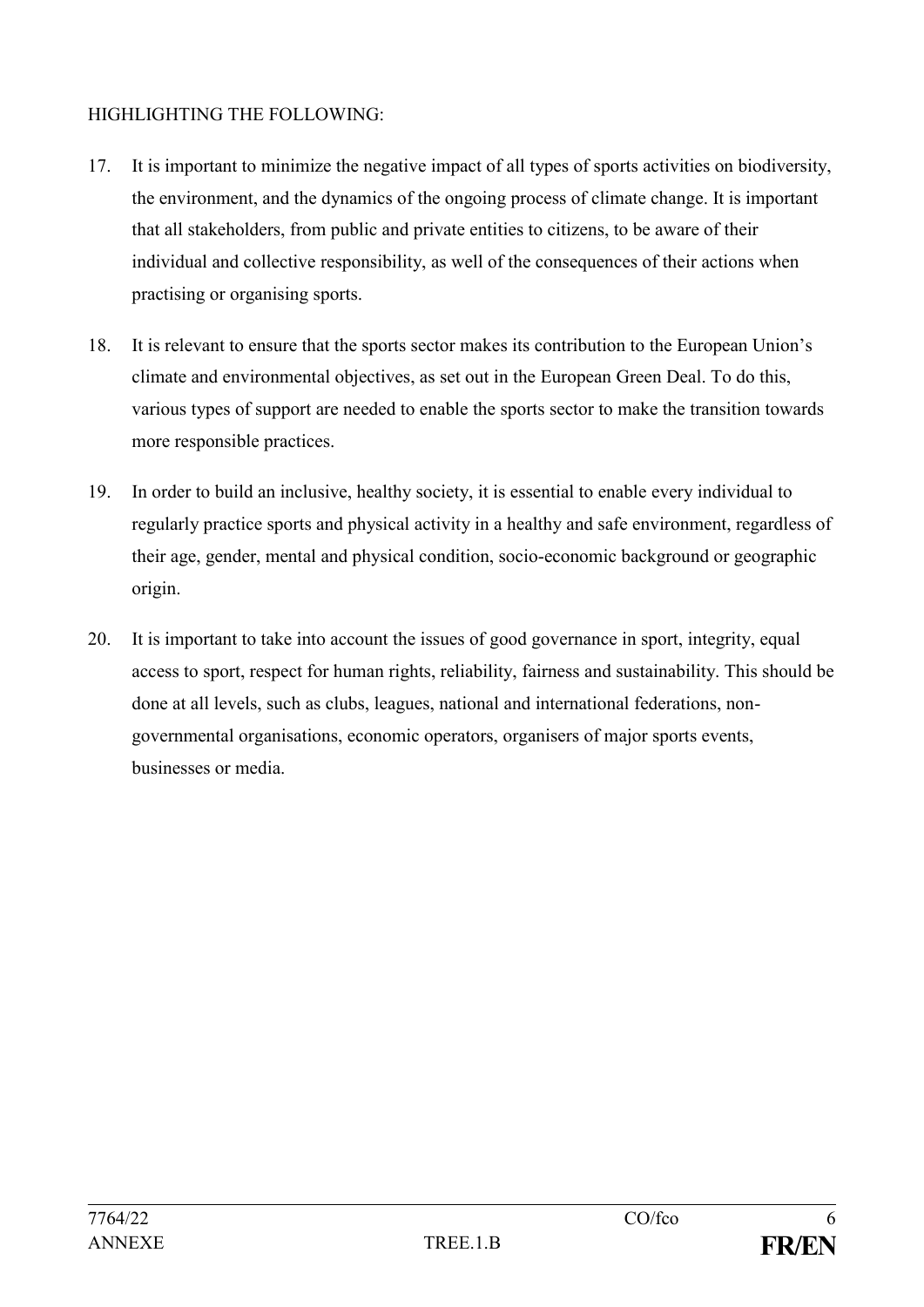## INVITE THE MEMBER STATES TO:

- 21. Align and coordinate public policies and strategies covering sport with the Sustainable Development Goals, and with the associated targets.
- 22. Provide access for citizens to safe, inclusive and sustainable sports practices and events according to their needs, as for example through environmental-friendly local sports facilities accessible by infrastructure for active mobility.
- 23. Explore ways to equip the relevant national authorities with tools to observe the impacts of climate change on sport in order to develop strategies to anticipate, adapt and support the sports ecosystems that will be most impacted by climate change in the long term, for example by seeking transition to more resilient and responsible practices and by engaging in dialogue with the sport movement to enhance more appropriate calendars.
- 24. Make sure that organizers of major sports events carry out environmental and carbon impact assessments and encourage them to measure how their events contribute to achieving Sustainable Development Goals 3, 4, 5, 6, 7, 8, 9, 11, 12 and 13.
- 25. Work with major sports events organisers to establish mitigation mechanisms for the damaging environmental impact of their events, appropriate to the damage caused and with the view to reaching carbon neutrality.
- 26. Encourage sports organisations and educational institutions to include, where appropriate, in their training programmes for educators, sports staff, athletes and sports facilities managers, issues and actions related to the ecological transition and sustainable development.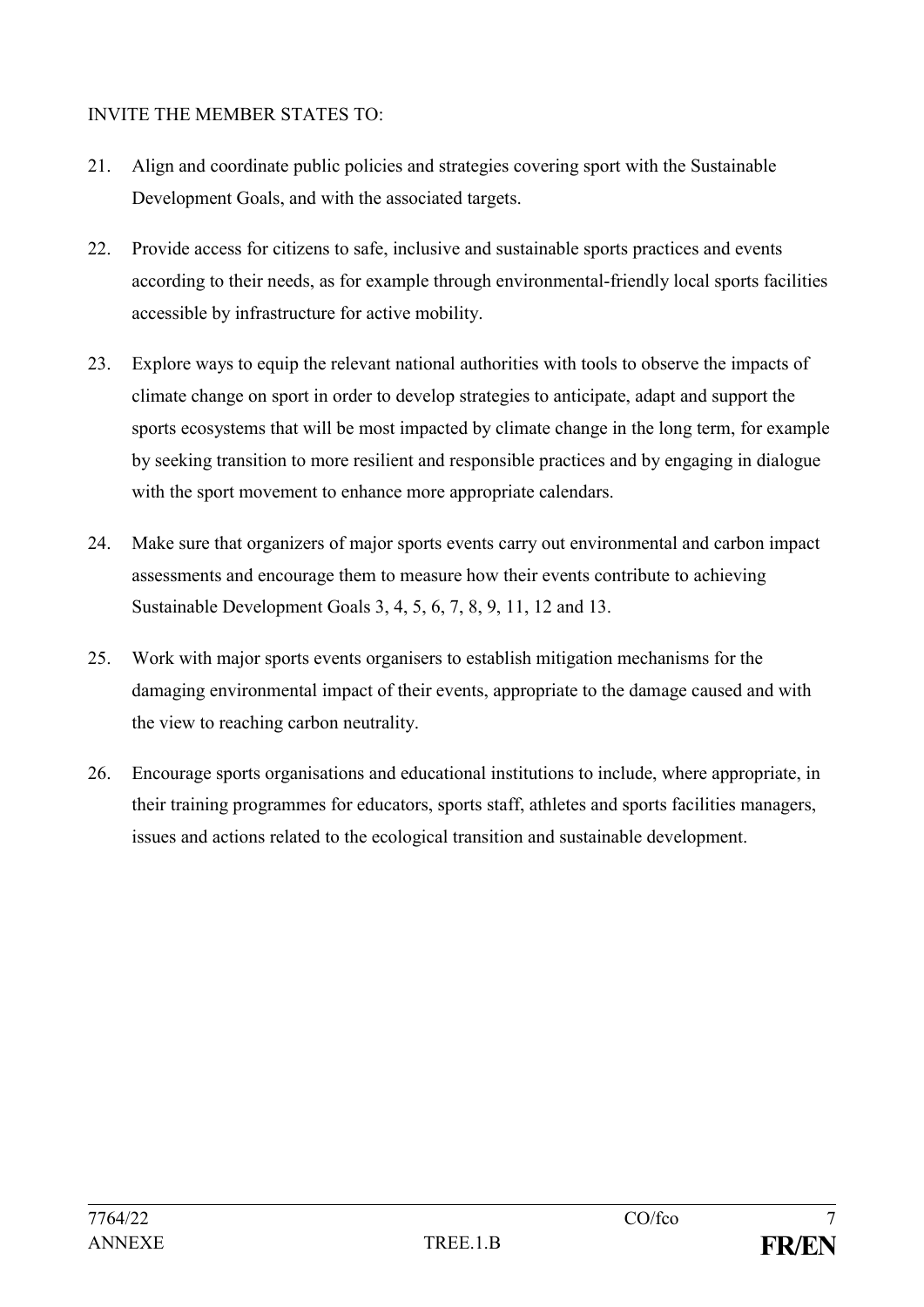- 27. Sustain a growing investment in innovation and research to support and contribute to the transition towards greener and more sustainable physical activity and sports practices.
- 28. Strive to include environmental criteria and commitments to the Sustainable Development Goals in the assessment process for public funding and support, for the organisation of sports events at all levels, sports activities as well as construction, renovation, maintenance and use of sports facilities. Promote the inclusion of such criteria in the evaluation of these activities.
- 29. When contracting with economic partners in organising major sports events, constructing, renovating and maintaining sports facilities or producing sports equipment, strengthen the integration and the weighting of Corporate Social Responsibility (CSR)**<sup>11</sup>** criteria in the contracts.
- 30. When appropriate, promote the use of EU funds including cohesion funds (ERDF, ESF+), RRF, Erasmus+ or LIFE programme – to develop initiatives that foster green and sustainable physical activity and sports practices and those aiming at fostering the alignment with the Sustainable Development Goals.
- 31. Prioritise or encourage the development of smart and green cities with eco-responsible infrastructure and appropriate urban planning, in line with the spirit of the New European Bauhaus initiative, so as to offer a more-human centred living environment where citizens have access to sustainable sports facilities and can adopt a healthier, more active and more environmentally-friendly lifestyle.
- 32. Make use of diplomatic networks to promote a common European approach to improve the consideration and integration of the Sustainable Development Goals in sport, within the European Union as well as in their external actions and development assistance programmes.

<sup>1</sup> **<sup>11</sup>** [https://www.unido.org/our-focus/advancing-economic-competitiveness/competitive-trade](https://www.unido.org/our-focus/advancing-economic-competitiveness/competitive-trade-capacities-and-corporate-responsibility/corporate-social-responsibility-market-integration/what-csr)[capacities-and-corporate-responsibility/corporate-social-responsibility-market](https://www.unido.org/our-focus/advancing-economic-competitiveness/competitive-trade-capacities-and-corporate-responsibility/corporate-social-responsibility-market-integration/what-csr)[integration/what-csr](https://www.unido.org/our-focus/advancing-economic-competitiveness/competitive-trade-capacities-and-corporate-responsibility/corporate-social-responsibility-market-integration/what-csr)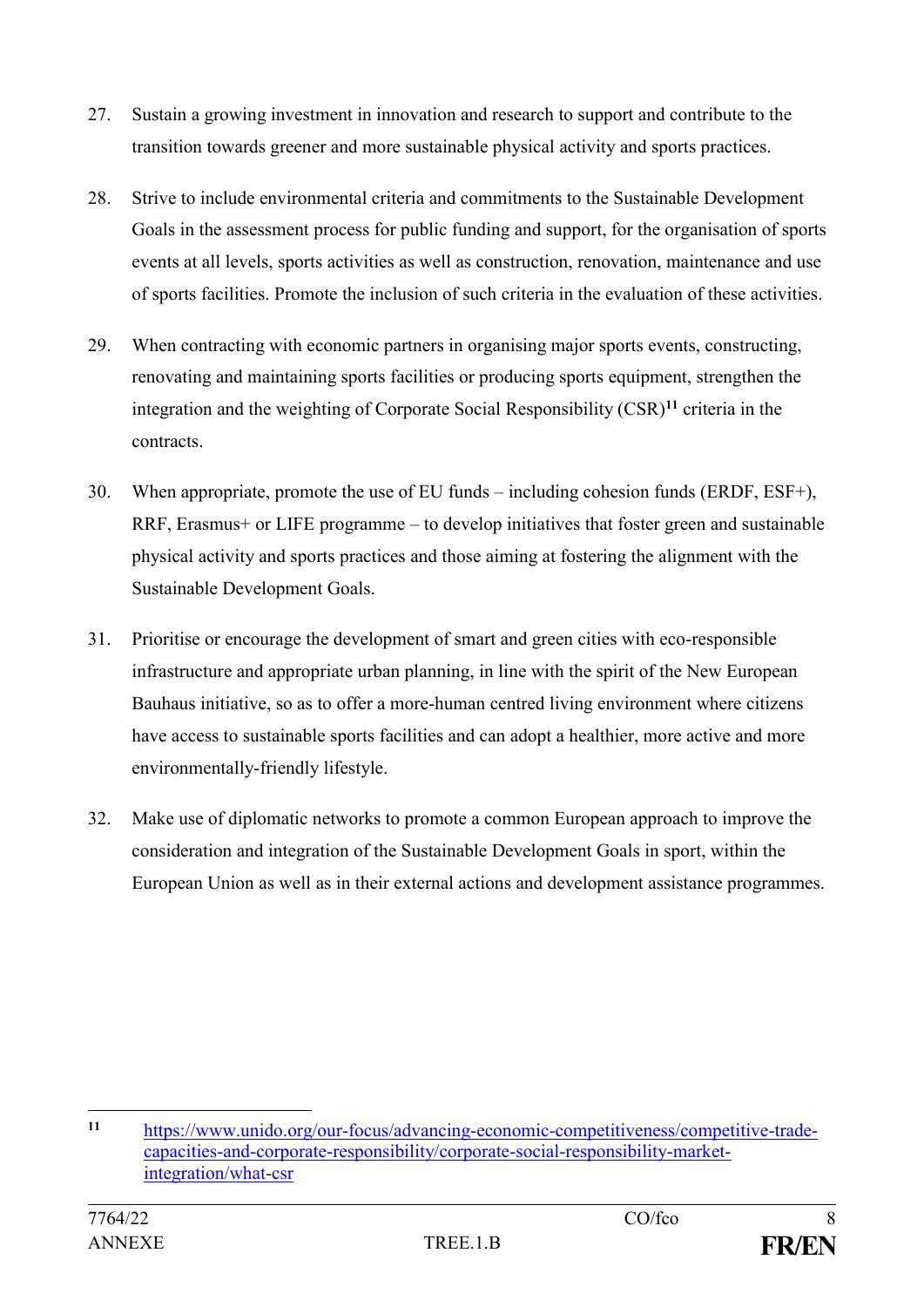- 33. Consider designating on a voluntary-basis Green Sport Ambassadors, whose role would be to promote the further integration of the Sustainable Development Goals in sport.
- 34. Encourage partnerships between sports sector, formal education, non-formal and informal learning, socio-educational activities, youth organisations and the private sector in order to develop transverse, coordinated and complementary ways of raising awareness and promoting expertise on environmental and climate change issues.
- 35. Promote energy efficiency and circular economy in the construction, renovation, maintenance and utilisation of all sports facilities.

## INVITE THE EUROPEAN COMMISSION TO:

- 36. Ensure that the work done by the Expert Group on green sport is focused on building common standards at European Union level, identifying criteria and objectives for the organisation of green and sustainable physical activity and sports practices. Promote these criteria and objectives when Member States develop national sports policies.
- 37. Within the context of the Expert Group on green sport, pursue the collection of relevant evidence and examples of good practices on how sport can reduce its impact on the environment and contribute to mitigating climate change.
- 38. Include the issues of sustainable development in the discussions about the key features of a European Sport Model.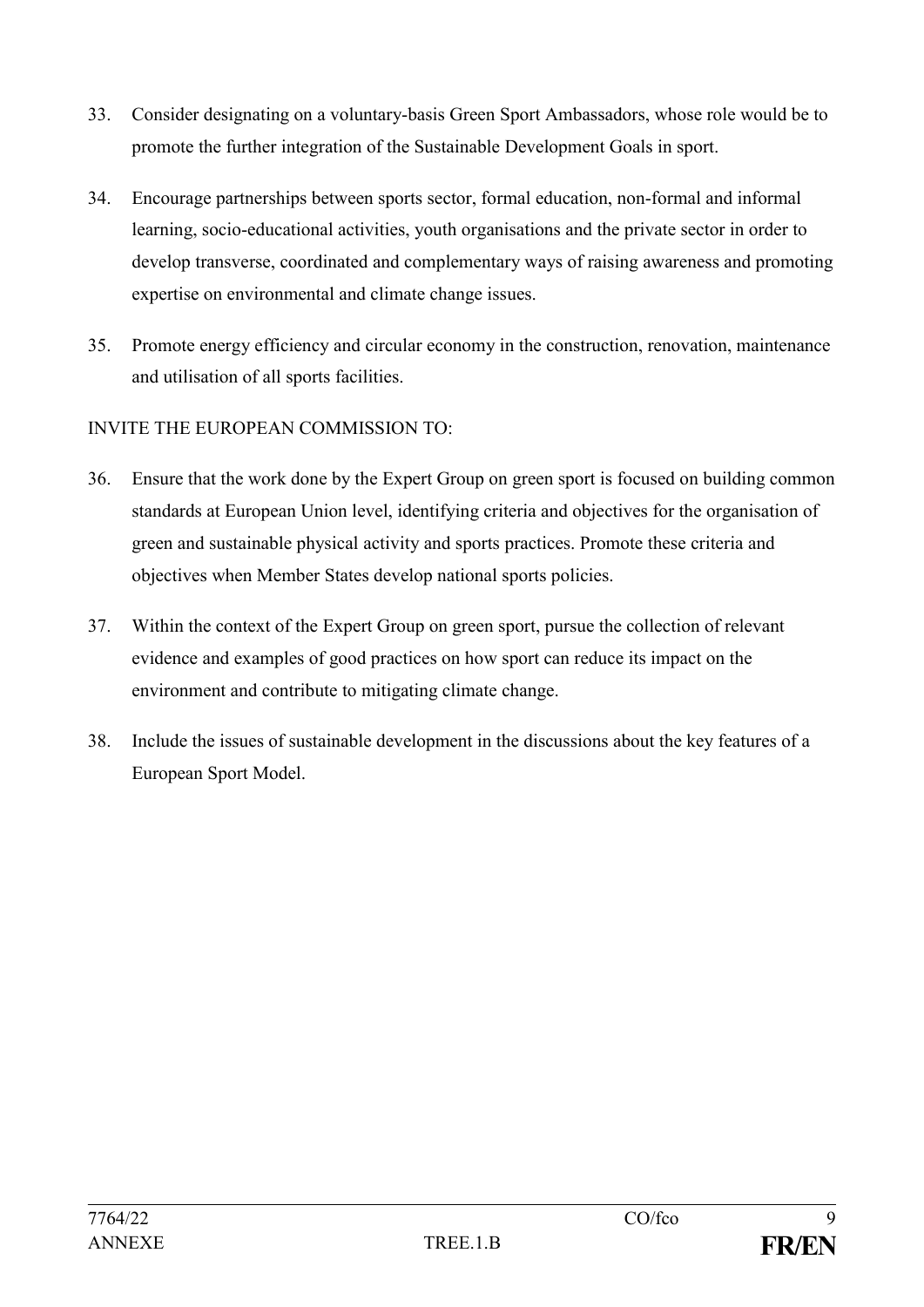- 39. Promote the use of European Union funds to facilitate the construction and renovation of sports facilities to reduce greenhouse gas emissions, carbon footprint and energy consumption as well as the negative impact of climate change on sports practices.
- 40. Take better account of sport in the public policies developed at EU level, and particularly the environmental policies and initiatives.
- 41. Continue to assess the eco-friendly design of projects and the incorporation of green practices when evaluating and awarding Erasmus+ grants in the field of sport, as outlined in the Erasmus+ Programme Guide.
- 42. Ensure and promote the possibility to develop projects on green sport and green skills in the Erasmus+ Sports programme.
- 43. Encourage the exchange of knowledge and best practices among Member States in the field of green sport, as set out in the EU Work Plan for Sport 2021-2024.
- 44. Encourage the sharing of best practices among actors committed to transforming behaviour in sport in view of the environmental and societal challenges we are facing at all levels, i.e., through the SHARE or the HealthyLifestyle4All initiatives.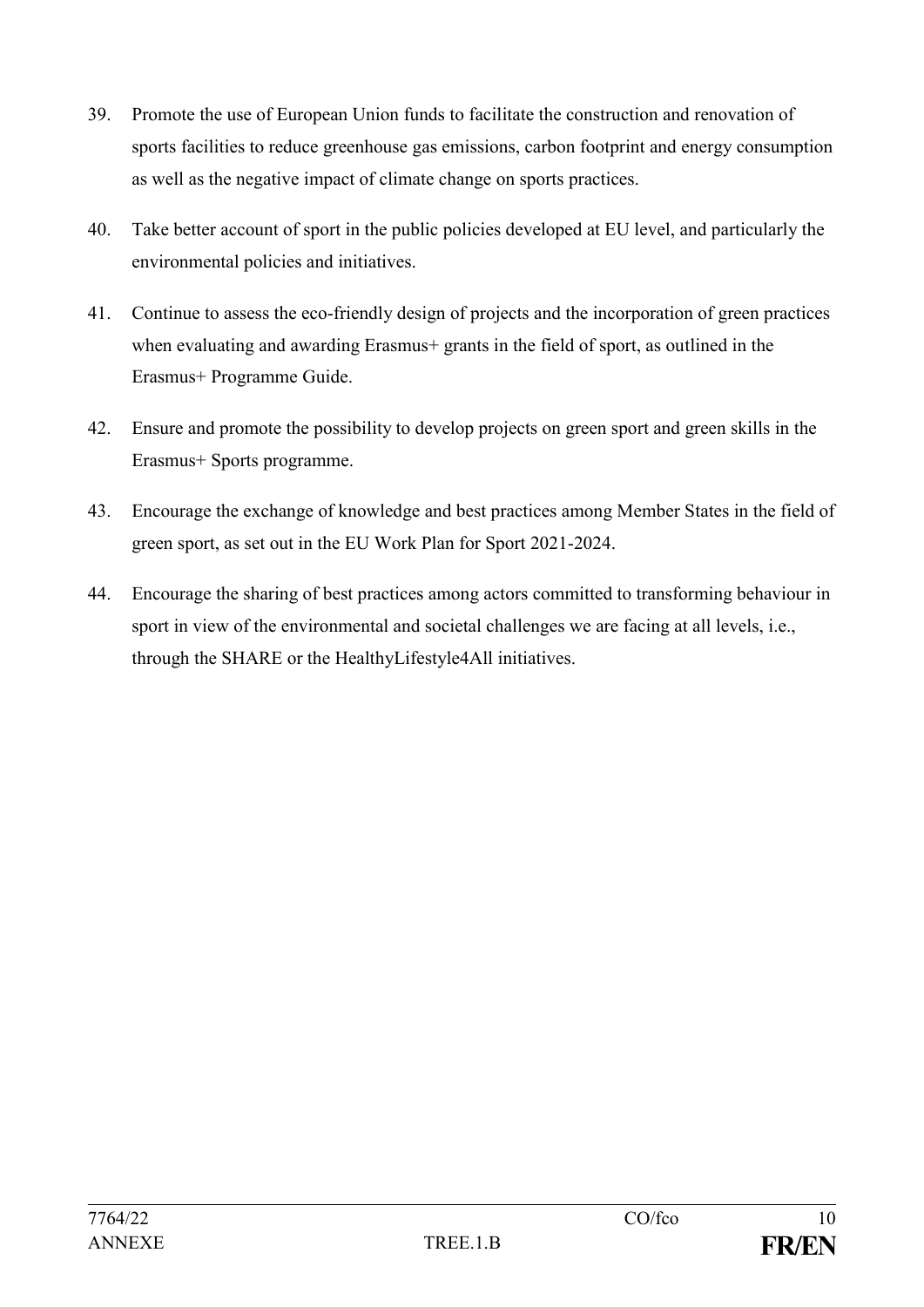#### INVITE THE SPORT MOVEMENT AND ALL RELEVANT STAKEHOLDERS TO:

- 45. Align the organisation of physical activity, sports practices and sports events with the Sustainable Development Goals, the European Green Deal, the Paris Climate Agreement, the Kazan Action Plan, the International Charter for Physical Education, Physical Activity and Sport and the Sport for Climate Actions Framework.
- 46. When creating strategies and programmes, take special account of the issues of reducing resource consumption (especially water, energy), eliminating food wasting, recycling waste and reusing sports equipment, preserving biodiversity and air quality, reducing carbon footprint and, more generally, of how sport is organised to meet the Sustainable Development Goals.
- 47. Explore the possibility to appoint a dedicated individual or structure responsible for carrying out environmental strategies and programmes.
- 48. Find ways to promote sustainable development education and the construction of a sense of environmental and civic responsibility among sports clubs, federations and other stakeholders in the field of sports.
- 49. Integrate, where appropriate, contents on environmental issues into the training programmes of sports volunteers and professionals.
- 50. Inspire and encourage athletes with media visibility, high popularity and credibility to promote ethical, green and sustainable sports practices.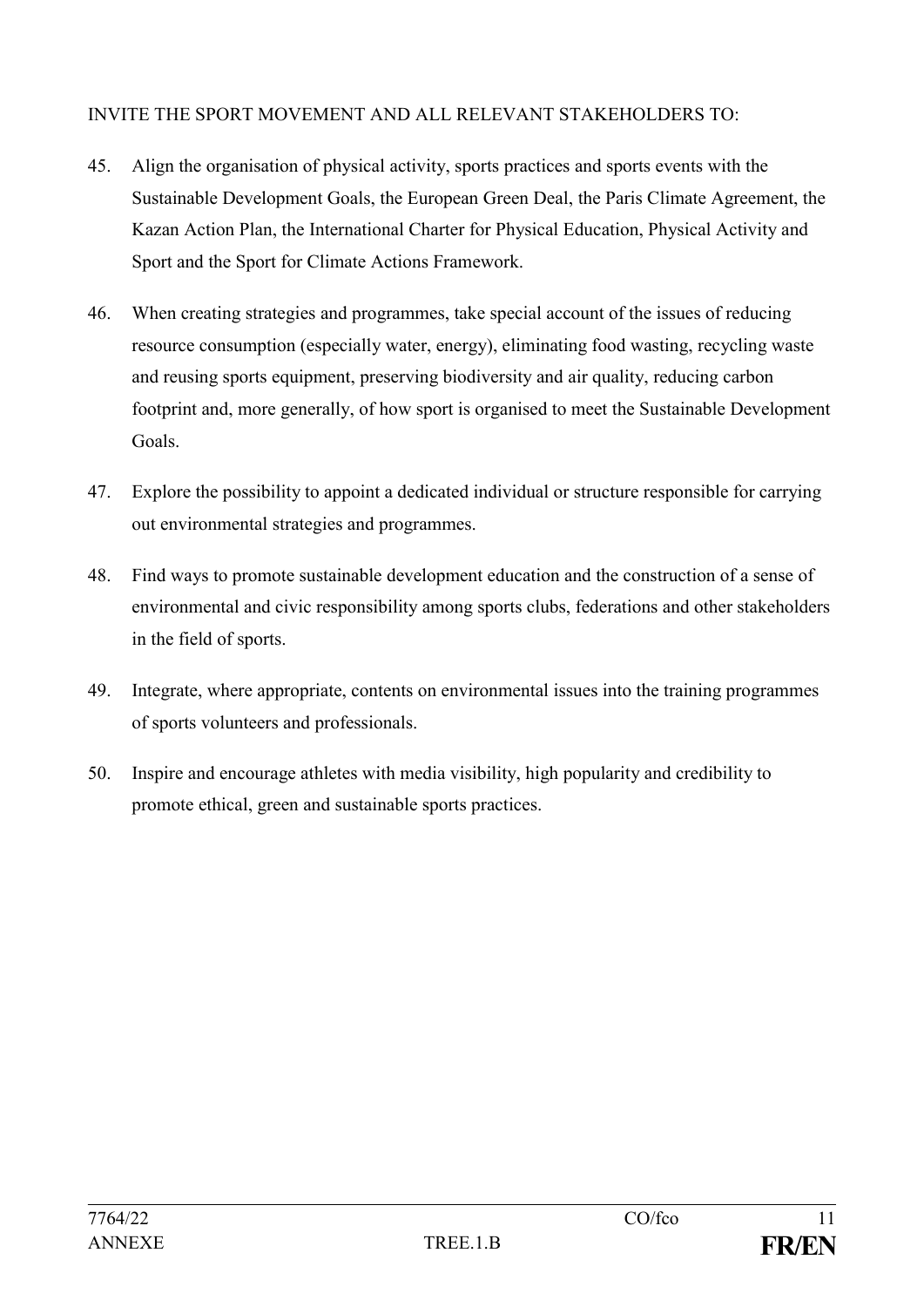- 51. Pay particular attention to ecological, social and democratic issues, transparency as well as protection of human rights**<sup>12</sup>** in the process of attributing major sports events and attributing funding or sponsoring to organisers of these events.
- 52. Develop or use appropriate tools to measure the social and environmental impact of sports activities, in particular organising major sports events, and take into account the social and environmental legacy of these activities in the assessment process.
- 53. Promote sustainable and short supply chains and where possible prioritise local economy when organising sports events, constructing, renovating and maintaining sports facilities or producing sports equipment.
- 54. Promote and encourage the integration of issues of ethical, democratic, social and environmental responsibility into audio-visual sport programming and sports events broadcasting, while fully respecting media freedom.
- 55. Make partners, suppliers, sponsors and fans aware of environmental requirements, which should be duly taken into account by them.

 $12$ **<sup>12</sup>** [https://www.ohchr.org/Documents/Publications/GuidingPrinciplesBusinessHR\\_EN.pdf](https://www.ohchr.org/Documents/Publications/GuidingPrinciplesBusinessHR_EN.pdf)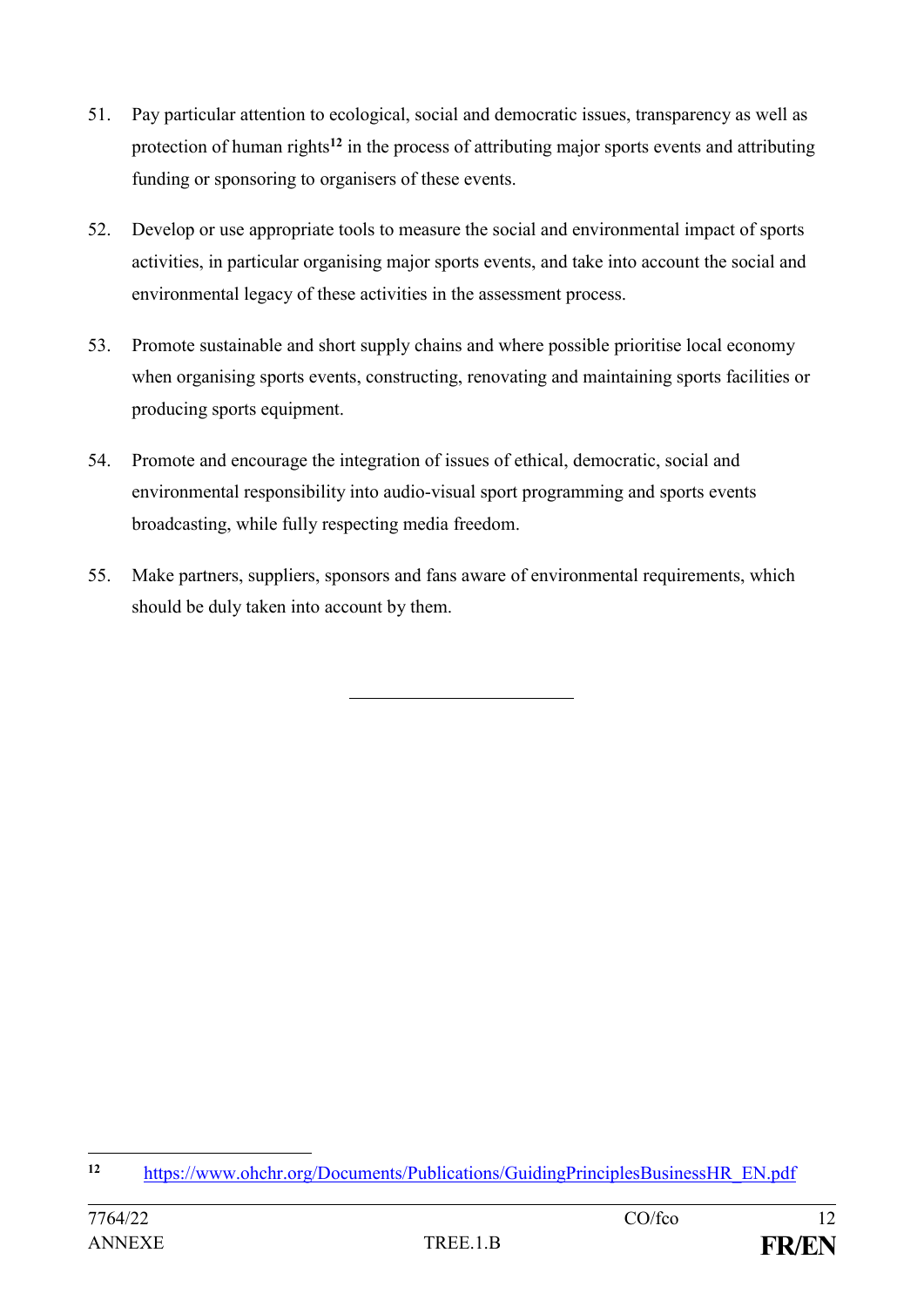## **ANNEXE DE L'ANNEXE**

#### References

#### **International organisations**

United Nations, A/RES/70/1, Transforming our world: the 2030 Agenda for Sustainable Development, Resolution adopted by the General Assembly on 25 September 2015, [www.un.org/ga/search/view\\_doc.asp?symbol=A/RES/70/1&Lang=E](http://www.un.org/ga/search/view_doc.asp?symbol=A/RES/70/1&Lang=E) (§37)

World Health Organisation, The global action plan on physical activity 2018-2030, [http://apps.who.int/iris/bitstream/handle/10665/272722/9789241514187-eng.pdf,](http://apps.who.int/iris/bitstream/handle/10665/272722/9789241514187-eng.pdf) 2018.

United Nations, Paris Agreement, [ADOPTION OF THE PARIS AGREEMENT -](https://unfccc.int/files/essential_background/convention/application/pdf/english_paris_agreement.pdf) Paris Agreement [text English \(unfccc.int\),](https://unfccc.int/files/essential_background/convention/application/pdf/english_paris_agreement.pdf) 2015.

UNESCO, Kazan Action Plan, Kazan Action Plan - [UNESCO Digital Library,](https://unesdoc.unesco.org/ark:/48223/pf0000252725) 2017.

UNESCO, International Charter for Physical Education, Physical Activity and Sport, [International](https://unesdoc.unesco.org/ark:/48223/pf0000235409)  [Charter of Physical Education, Physical Activity and Sport -](https://unesdoc.unesco.org/ark:/48223/pf0000235409) UNESCO Digital Library, 2015.

United Nations, Climate Change, Sport for Climate Actions Framework, [UNITED NATIONS](https://unfccc.int/sites/default/files/resource/Sports_for_Climate_Action_Declaration_and_Framework_0.pdf)  [\(unfccc.int\),](https://unfccc.int/sites/default/files/resource/Sports_for_Climate_Action_Declaration_and_Framework_0.pdf) 2018.

OECD, Local Economic and Employment Development, Global Sports Events and Local Development, Principles For Leveraging Local Benefits From Global Sporting Events, [https://www.oecd.org/cfe/leed/OECD-leed-principles-global-sporting-events.pdf,](https://www.oecd.org/cfe/leed/OECD-leed-principles-global-sporting-events.pdf) 2017.